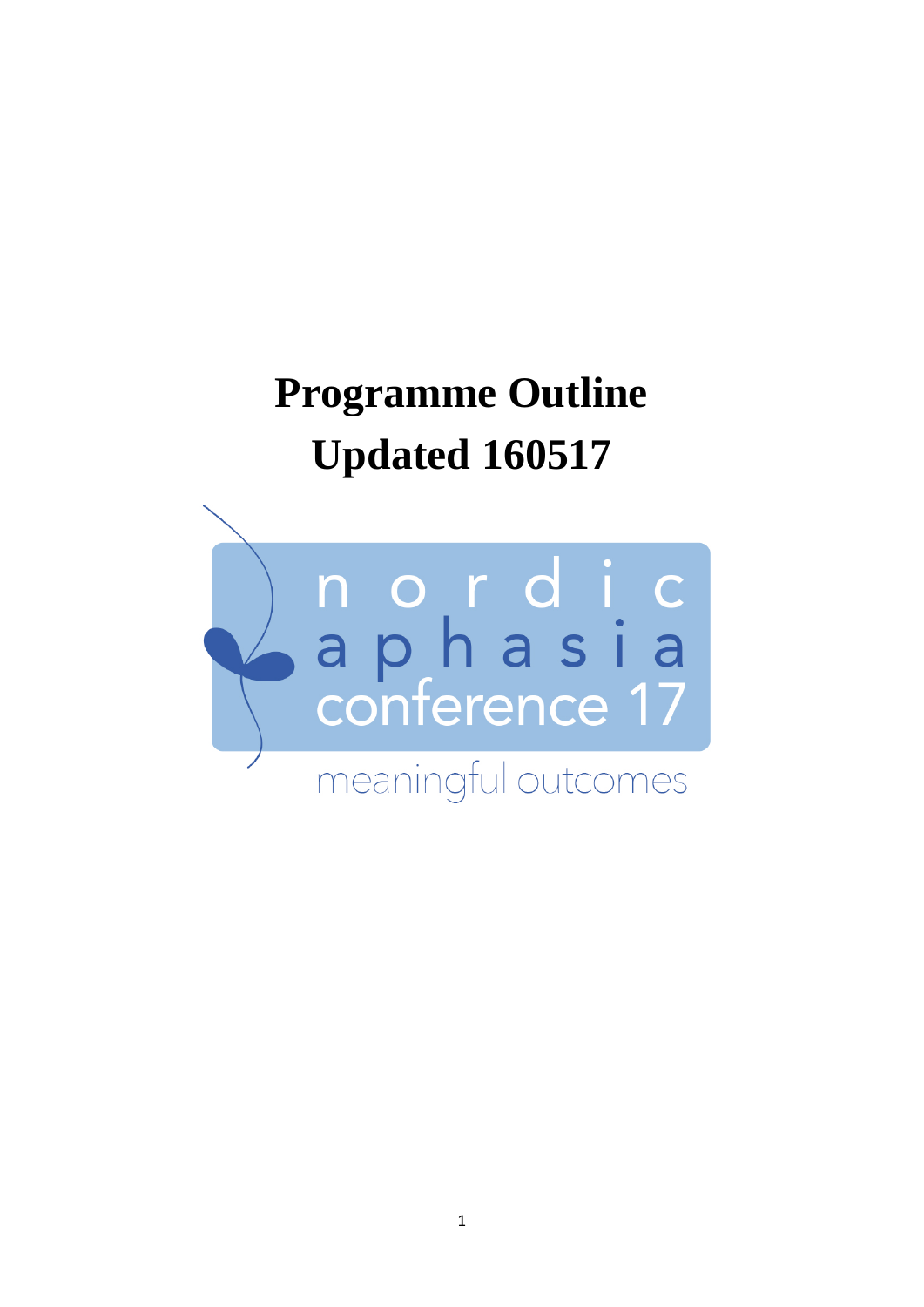

## Day 1: Thursday  $15^{th}$  June 2017

| meaningful outcomes |  |
|---------------------|--|
|---------------------|--|

| $09:00 - 10:30$ | Registration & coffee                                                                              |
|-----------------|----------------------------------------------------------------------------------------------------|
| $10:30 - 11:00$ | Welcome                                                                                            |
| $11:00 - 11:45$ | <b>AURA KAGAN</b><br>Platform: Think IMPACT: Implications for aphasia treatment and research.      |
| $11:45 - 12:00$ | <b>Break</b>                                                                                       |
| $12:00 - 13:00$ | <b>AURA KAGAN</b><br>Continued                                                                     |
| $13:00 - 14:30$ | Lunch                                                                                              |
| $14:30 - 15:15$ | <b>SIMON HORTON</b><br><b>Platform:</b> Learning for recovery and adaptation in aphasia therapies. |
| $15:15 - 15:45$ | Coffee break                                                                                       |
| $15:45 - 16:30$ | <b>Poster session</b>                                                                              |
| $16:30-$        | <b>Opening reception</b>                                                                           |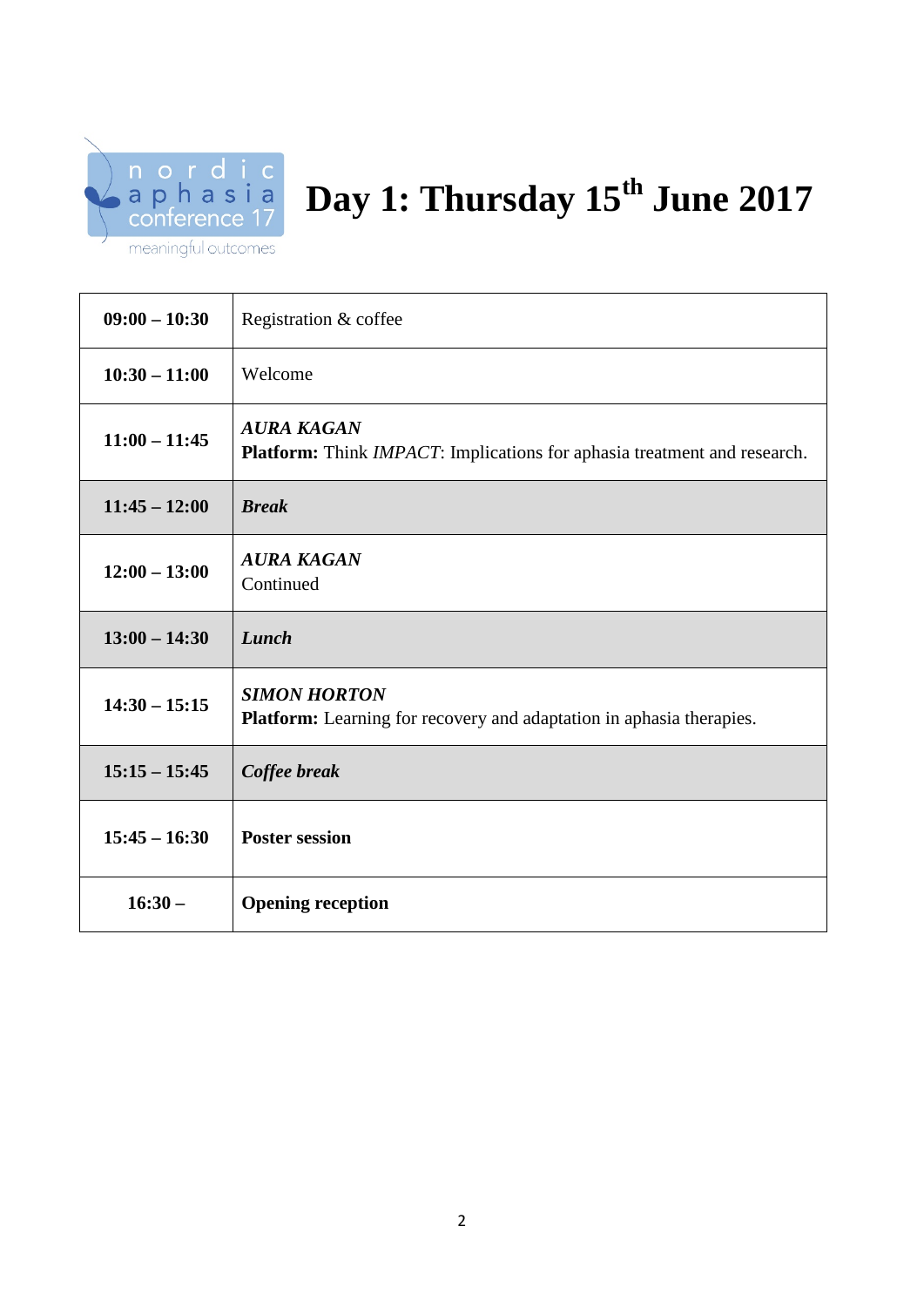

## Day 2: Friday  $16^{th}$  June 2017

| $09:00 - 10:00$ | <b>JULIUS FRIDRIKSSON</b><br><b>Platform:</b> Predicting response to aphasia therapy.                                                                                                               |
|-----------------|-----------------------------------------------------------------------------------------------------------------------------------------------------------------------------------------------------|
| $10:00 - 10:30$ | Coffee break                                                                                                                                                                                        |
| $10:30 - 11:00$ | <b>JULIUS FRIDRIKSSON</b><br>Continued                                                                                                                                                              |
| $11:00 - 12:00$ | <b>MONICA BLOM-JOHANSSON</b><br><b>Platform:</b> Aphasia – as experienced by significant others.                                                                                                    |
| $12:00 - 13:30$ | Lunch                                                                                                                                                                                               |
| $13:30 - 14:30$ | <b>MELANIE KIRMESS</b><br><b>Platform:</b> Challenges and examples from measuring treatment outcome<br>following constraint induced language therapy and relating types of aphasia<br>intervention. |
| $14:30 - 15:00$ | Coffee break                                                                                                                                                                                        |
| $15:00 - 15:45$ | <b>ASTA TUOMENOKSA</b><br><b>Platform:</b> Ways to measure change in everyday conversation after<br>impairment-focused aphasia therapy – applying conversation analysis.                            |
| $15:45 - 16:30$ | <b>JYTTE ISAKSEN</b><br><b>Platform:</b> Outcome evaluation in aphasia therapy: What do speech-language<br>therapists really do?                                                                    |
| 18:30           | <b>Conference dinner</b>                                                                                                                                                                            |